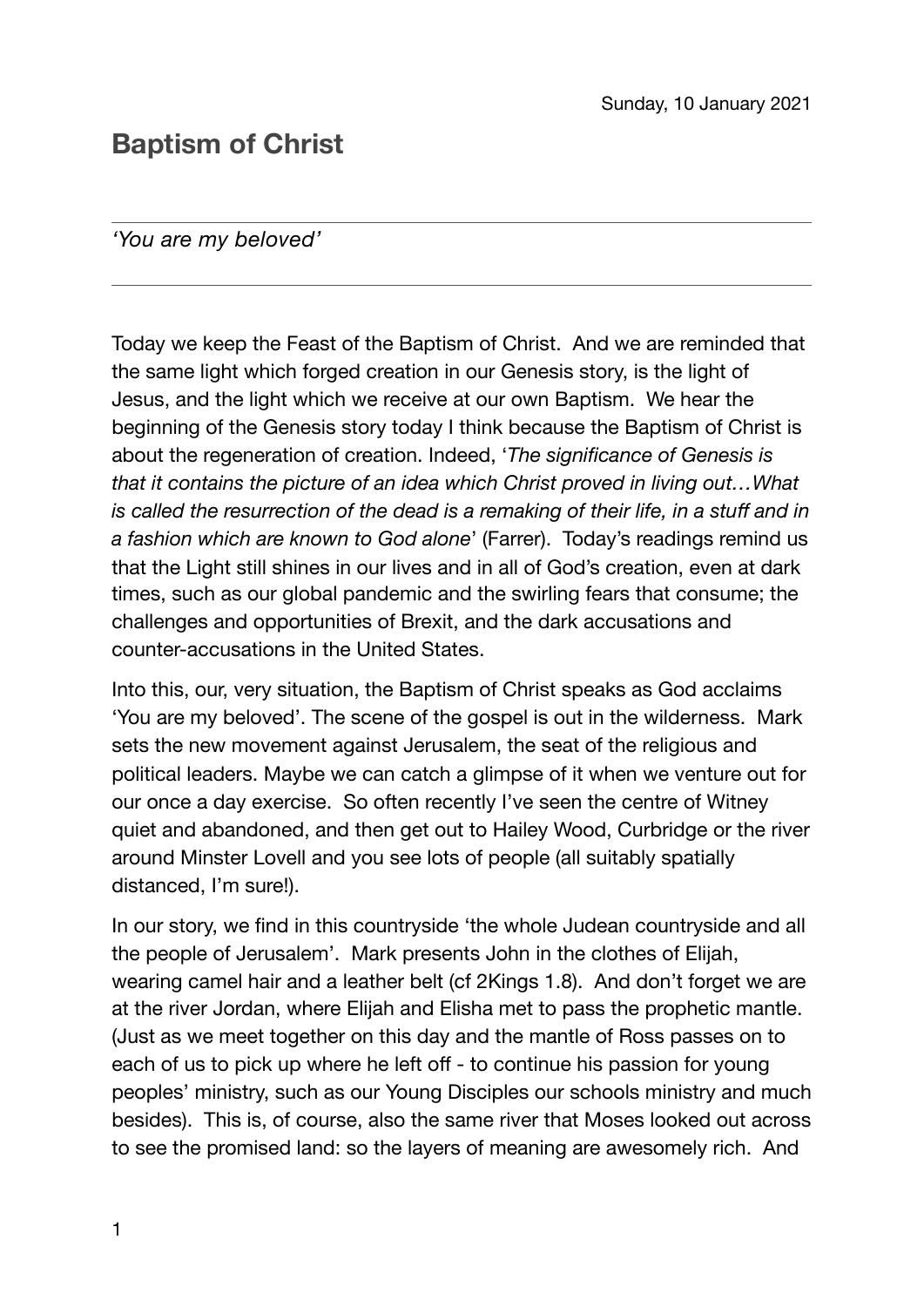here in today's gospel story, Jesus receives a divine blessing as his public ministry begins.

In parenthesis, we could get caught up in the detail of John's baptism as a means of Jewish cleansing and renewal versus later Christian Baptismal rites. But I think it's enough to say that for Mark he invites each listener to be pulled into the story and identify with the one to be baptised as the Spirit descends and a voice proclaims, 'You are my beloved child, with you I am well pleased'.

The important bit here is that our baptism - and our continual re-conversion is all about re-orientation. To pick up Ross's question last week, how do *you* follow the star? How does your life take on the shape and form of Christ as we reflect on the new creation we receive through baptism? As God continues to move over the waters of chaos in our lives.

To continue our focus on Baptism for a moment, John Chrysostom in the C4th said, '*When we immerse our head in water, just as if in a grave, the old person is buried, and having sunk down, is entirely hidden once for all; that, when we emerge, a new person arise again. Just as it is easy for us to be immersed and to emerge, so it is easy for God to bury the old person and raise up the new.*'

For us as Christians, baptism is important as it puts us in the place of Christ. We become part of Christ's body. Titus describes baptism as 'the laver of regneration' (Titus 3.5); it is an antitype of the Exodus (as we see in 1 Cor 10.1-2). It is us being born again from above (John 3.5). And above all, Baptism is the giving of the Spirit - which is the principle of the Christian Life. Furthermore, it is a lifelong work, a the anglican divine Jeremy Taylor said, '*We may be soon washed, but to be healed is the work of a long cure.*' '*We may be soon washed, but to be healed is the work of a long cure.*'

That is why we have the Eucharist. The link between Baptism and Eucharist is inseparable and so a word about our Eucharistic life in these Covid times. The Eucharist remains a pivotal place in the mission of the Church. You may well have heard me speak often of it being like a petrol station where we renew the grace we received in Baptism, and are re-charged to go out to the world. What never ends is our receiving the grace of Christ, our growing up into the image of Christ, until we see the face of Christ for ourselves (Farrer).

This still stands in these Covid times. What is in even sharper focus is what is called the Spiritual Communion prayer - focusing on the fact that we still gain grace from the Eucharist even when we are not able to be in spatial proximity. Some weeks we have a full Eucharist in our Zoom service, on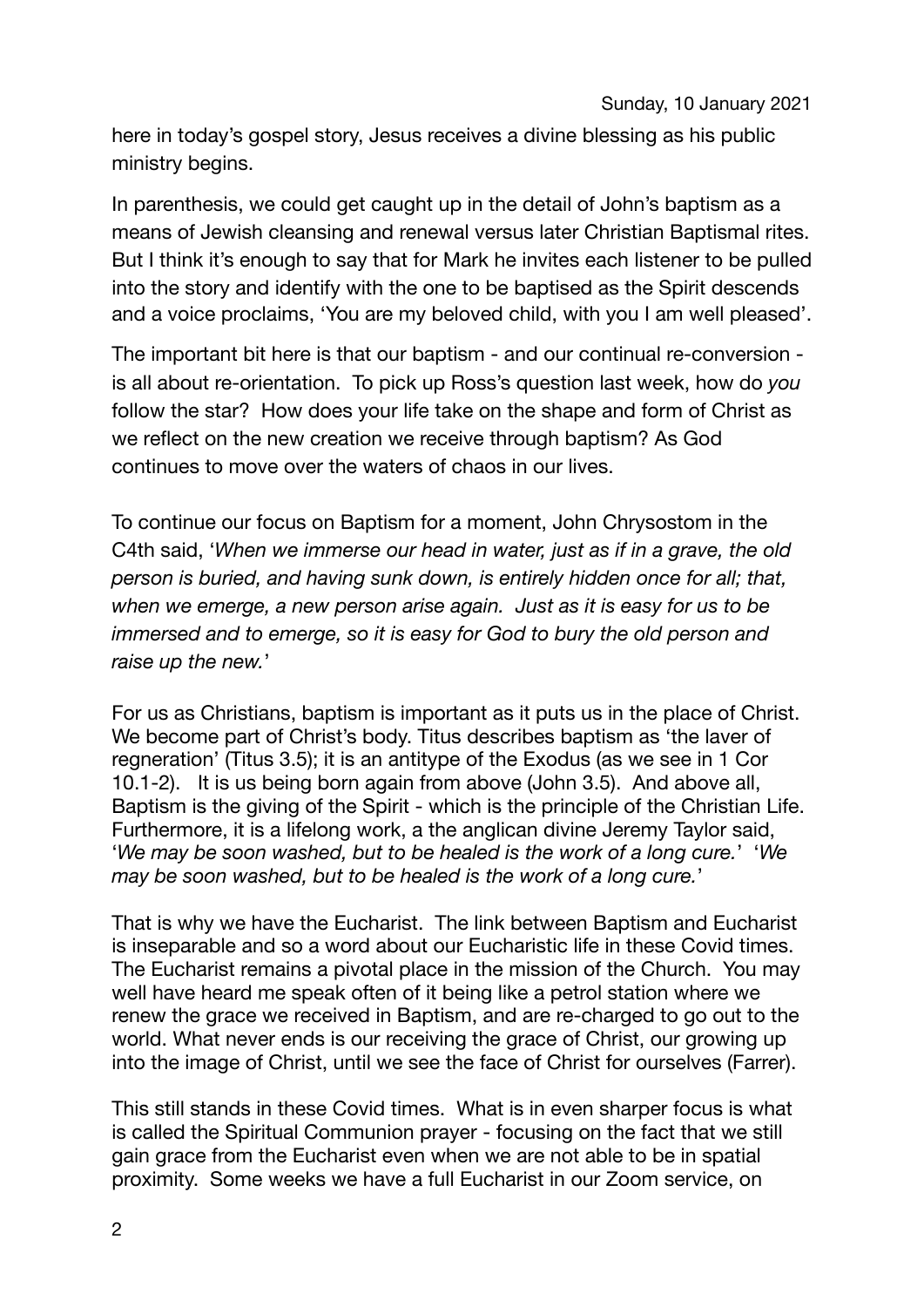other weeks, a member of the Ministry Team says a Eucharist on behalf of the whole benefice and then we use the host from that service to offer Benediction (literally blessing) for that moment of spiritual communion. This moment identifies us with the Crucified One and draws us closer to God as we renew that grace within ourselves. What I am learning in this time is that, whilst I used to think I had to be close in space and time, I can now be united across space in time. Indeed, more accurately to be united across space and across time.

The New Testament makes plain that in Christ we see the future creation is already initiated. We have to interpret all in the light of Jesus. So the liberation theologian Boff says, '*wherever people seek the good, justice, humanitarian love, solidarity, community and understanding, wherever they dedicate themselves to overcoming egoism to make this world more human… in opening themselves up to the normative transcendent in their lives, there we can say the resurrected one is present*'.

This is why the selfishness of some at this time is so depressing. The egotistical, 'I'm alright Jack (or Jill)' which fails to think of the consequences 5 people down the line with Covid, is not a compelling example as our NHS is overrun.

What is, is the way that some in society are reaching out to those in need in our communities is where we see an alignment with Christ who offered the kingdom to the poor and persecuted. And truly it is here that the Trinity, in whose names we are baptised, is immersed in us.

The Eucharist then is a place where the costliness of participation in acts of mercy and kindness, and the activity of God in history, are acclaimed and celebrated. For here we see the fruits of insistence of love being manifested in concrete actions. Words are not enough.And yet I am learning that the simple action of tracing the sign of the cross with the sacrament, when I too trace a cross on myself, reminding myself of the cross we all receive at our Baptism, is truly a Sacrament(al) encounter. And I find that it is here that we see the lifting of a small corner of what Newman called the curtain hung over our futurity.

It is here that we are reminded to pray for hope for our future world. Here we gain strength to remain open to the future. And it challenges us to seek ways to make a difference in our present situation, preeminently recalling us to the mystery of the encounter with God amongst the poor. And it is a place of reorientation and healing, for '*We may be soon washed, but to be healed is the work of a long cure.*'

During this Epiphany Season, Bishop Steven is inviting us to come together and focus our attention on 'Come and see' from John's Gospel chapter 1 v